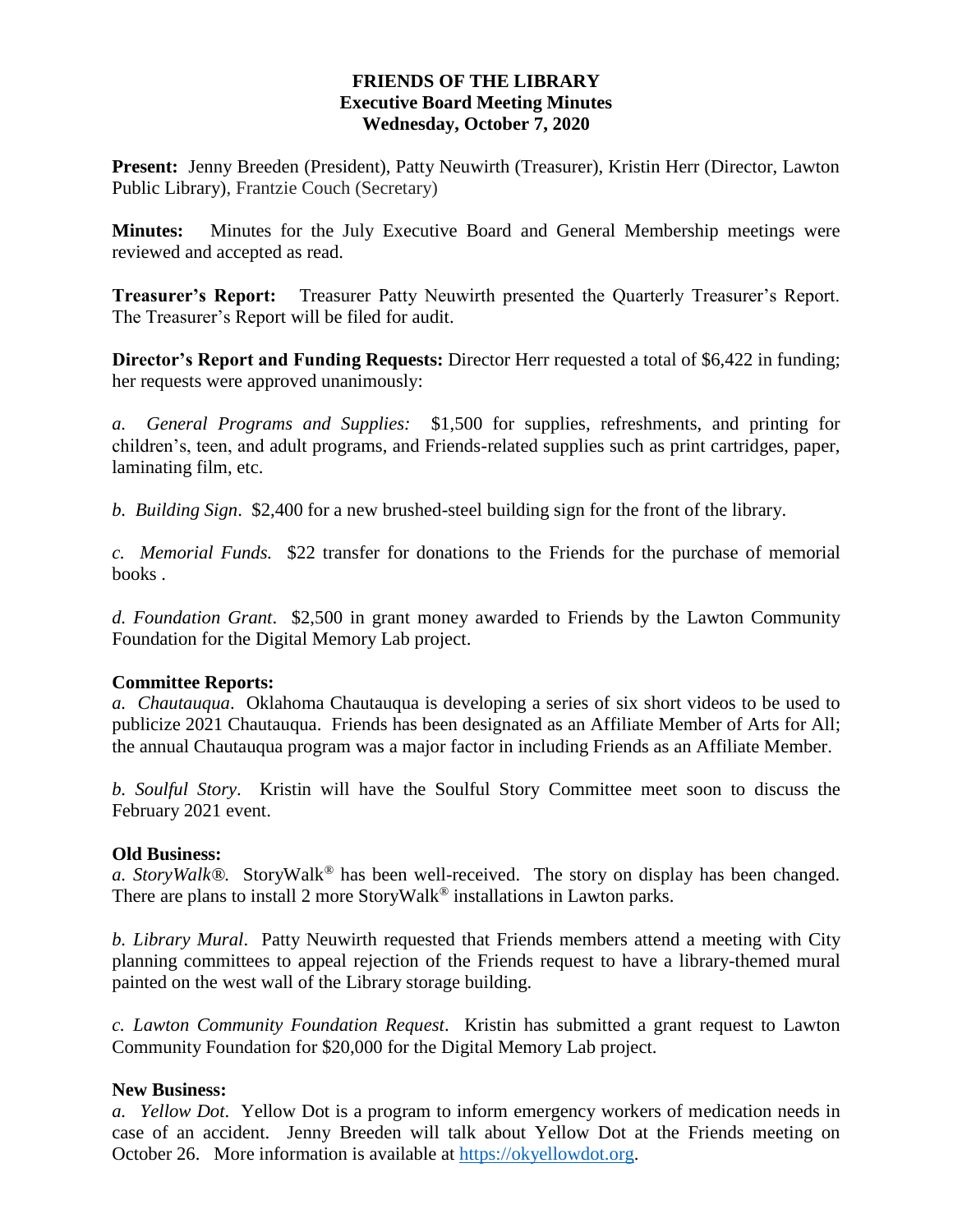*b. Children's Book Carts Available*. Three yellow book carts which are not being used in the children's area are available on a first-come, first-served basis. Patty said she would notify Lawton Public Schools.

*c. Annual Fund drive.* Kristin Herr requested up to \$500 for envelopes, printing, and stamps in support of the annual fund drive. The Executive Board approved her request unanimously.

### **Upcoming Events:**

*Friends Executive Board Meeting.* The next Executive Board meeting will be held prior to the January 25, 2021 General Membership meeting.

President Breeden determined that there was no more business to be conducted. The meeting was adjourned.

Respectfully submitted, Frantzie Couch, Secretary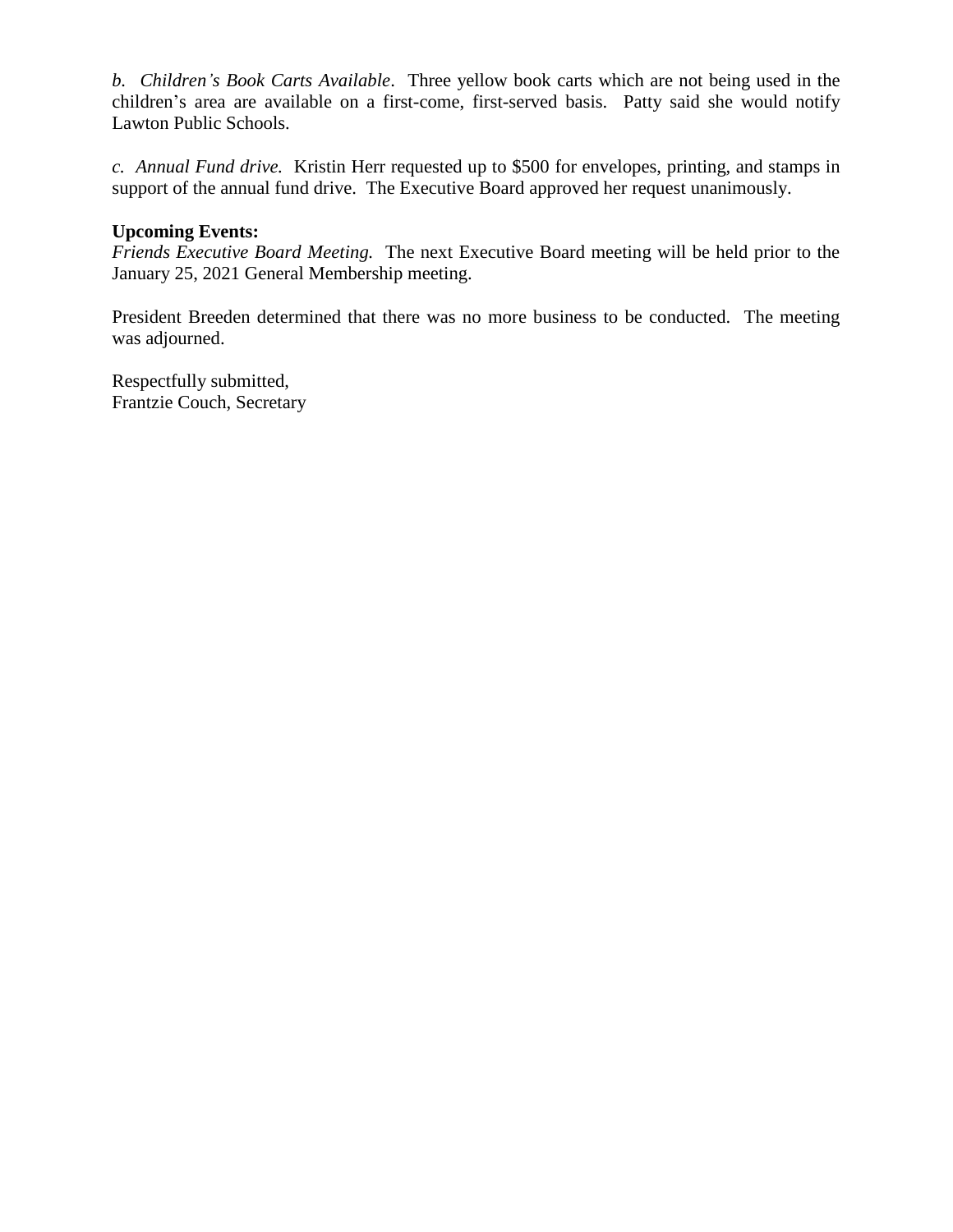### **FRIENDS OF THE LIBRARY General Membership Meeting Minutes Monday, October 26, 2020**

**Present:** Jenny Breeden (President), Patty Neuwirth (Treasurer), Kristin Herr (Director, Lawton Public Library), James Ayers, Denise Flusche, Ellouise Love, Youvonne Newkirk, Becky Robson, Tanya Organ, Megan Stockton, Keri Brammer, Susan Godlove, Rosie (Therapy Reading Dog), Cinna (Therapy Reading Dog).

**Speaker:** Kristin Herr spoke about the Lawton Public Library's literacy initiatives. Tanya Organ spoke about several of the Children's reading programs. Keri Brammer spoke about Paws with Love Therapy Dogs program.

**Minutes:** Minutes for the July General Membership meetings were reviewed. Patty Neuwirth moved to accept the minutes; James Ayers seconded. Minutes were accepted unanimously as read.

**Treasurer's Report:** Treasurer Patty Neuwitth presented the Quarterly Treasurer's Report. The Treasurer's Report will be filed for audit.

**Director's Report and Funding Requests:** Director Herr requested a total of \$6,522.40 in funding. Patty Neuwirth moved to accept the funding requests; Denise Flusche seconded. Funding requests were accepted unanimously.

a. *General Programs and Supplies*: \$1,500.00 for supplies, refreshments, and printing for children's, teen, and adult programs, and Friends-related supplies such as print cartridges, paper, laminating film, etc. The request is higher than the previous meeting's request because the Library has started holding events and programs again.

b. *Building Sign*: \$2,400.00 for the installation of a new "Lawton Public Library" sign on the front of the building.

c. *Memorial:* \$24.05 for memorial books.

d. *Annual Fund Drive:* \$98.35 for supplies for the Annual Fund Drive.

e. *Lawton Community Foundation:* \$2,500.00 grant money for the Family History Memory Lab.

### **Committee Reports:**

a. *Chautauqua*. The 2020 Chautauqua has been rescheduled for 2021. Part of the event may be moved online.

b. *Soulful Story*. There have been some suggestions to look into. The plan is to move forward with the event in person in February.

# **Old Business**:

a. *Storywalk©*. Tanya Organ will be meeting with Ft. Sill officials to talk about putting a Storywalk*©* on Ft. Sill. A new book has been put out on the current Storywalk*©* and another will be placed there in November.